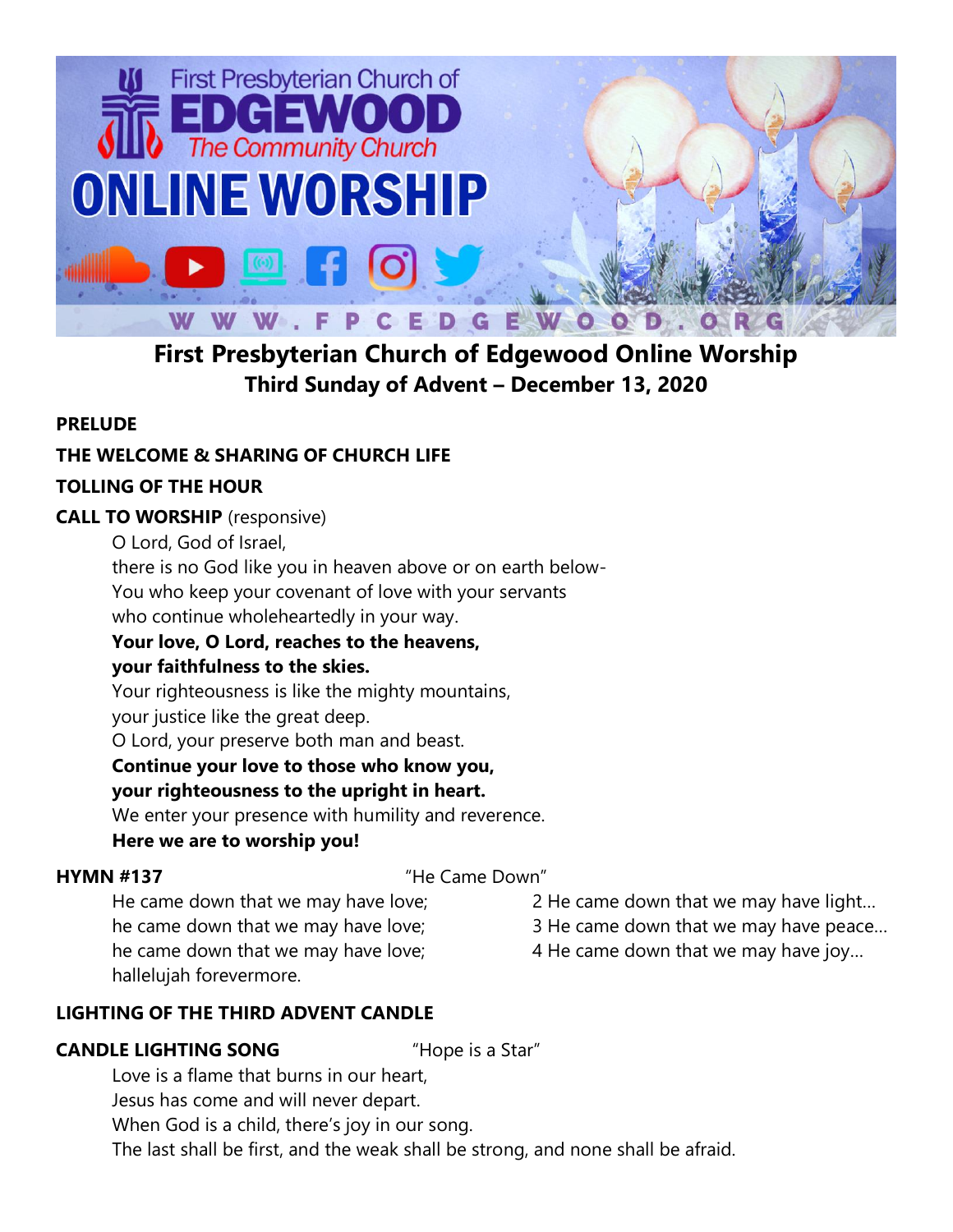#### **CALL TO & PRAYER OF CONFESSION** (unison)

**God of our salvation have mercy on us, according to your unfailing love; according to your great compassion blot out our transgressions. Wash away all our iniquities and cleanse us from our sins. For we know our transgressions, and our sins are always before us. Against you, you only, have we sinned and done what is evil in your sight. Because of Your great compassion and mercy, do not abandon us. For Your Name sake, forgive us.** (silent confession)

#### **ASSURANCE OF PARDON**



#### **SCRIPTURE** John 3:16-21

**<sup>16</sup>** "For God so loved the world that he gave his only Son, so that everyone who believes in him may not perish but may have eternal life.

**<sup>17</sup>** "Indeed, God did not send the Son into the world to condemn the world, but in order that the world might be saved through him. **<sup>18</sup>** Those who believe in him are not condemned; but those who do not believe are condemned already, because they have not believed in the name of the only Son of God. **<sup>19</sup>** And this is the judgment, that the light has come into the world, and people loved darkness rather than light because their deeds were evil. **<sup>20</sup>** For all who do evil hate the light and do not come to the light, so that their deeds may not be exposed. **<sup>21</sup>** But those who do what is true come to the light, so that it may be clearly seen that their deeds have been done in God."

**HYMN #108** "Of the Father's Love Begotten"

- 1 Of the Father's love begotten, ere the worlds began to be, he is Alpha and Omega; he the source, the ending he, of the things that are, that have been, and that future years shall see, evermore and evermore!
- 2 By his Word was all created; he commanded; it was done: heaven and earth and depths of ocean, universe of three in one, all that sees the moon's soft shining, all that breathes beneath the sun, evermore and evermore!
- 3 O, that birth forever blessed when the Virgin, full of grace, by the Holy Ghost conceiving, bore the Savior of our race, and the babe, the world's Redeemer, first revealed his sacred face, evermore and evermore!
- 4 This is he whom seers in old time chanted of with one accord, whom the voices of the prophets promised in their faithful word. Now he shines, the long-expected. Let creation praise its Lord, evermore and evermore!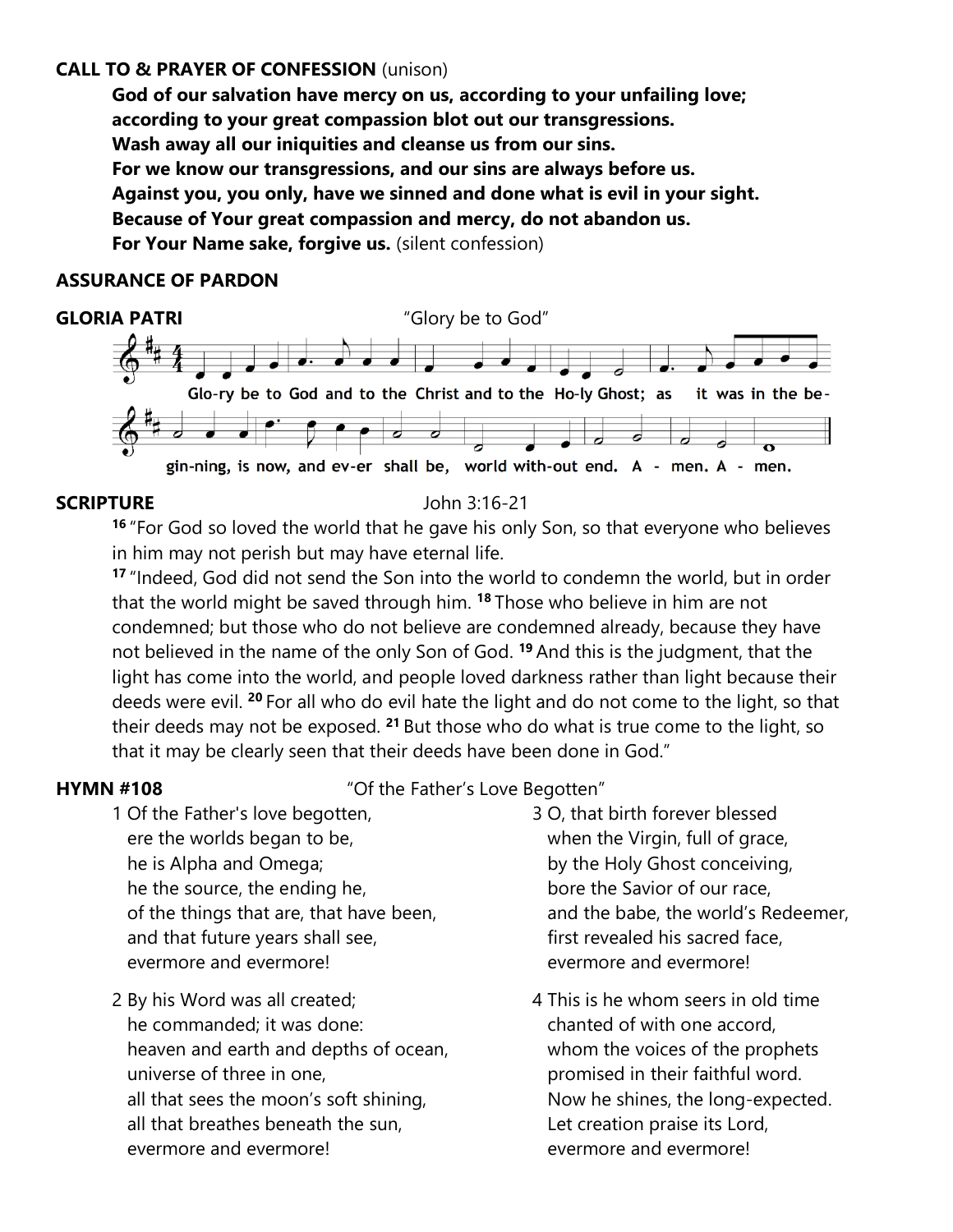#### **PRAYER FOR ILLUMINATION**

#### **SERMON "Love" The Rev. Anthony Rivera**

**HYMN #105** "People, Look East"

- 1 People, look east. The time is near of the crowning of the year. Make your house fair as you are able; trim the hearth and set the table. People, look east and sing today: Love, the Guest, is on the way.
- 2 Furrows, be glad. Though earth is bare, one more seed is planted there. Give up your strength the seed to nourish, that in course the flower may flourish. People, look east and sing today: Love, the Rose, is on the way.
- 3 Birds, though you long have ceased to build, guard the nest that must be filled. Even the hour when wings are frozen

#### **PRAYERS OF THE PEOPLE & PASTORAL PRAYER THE LORD'S PRAYER**

 God for fledging time has chosen. People, look east and sing today: Love, the Bird, is on the way.

- 4 Stars, keep the watch. When night is dim one more light the bowl shall brim, shining beyond the frosty weather, bright as sun and moon together. People, look east and sing today: Love, the Star, is on the way.
- 5 Angels, announce with shouts of mirth Christ who brings new life to earth. Set every peak and valley humming with the word, the Lord is coming. People, look east and sing today: Love, the Lord, is on the way.

**Our Father, who art in heaven, hallowed be thy name. Thy kingdom come, thy will be done, on earth as it is in heaven. Give us this day our daily bread; and forgive us our debts, as we forgive our debtors; and lead us not into temptation, but deliver us from evil. For thine is the kingdom, and the power, and the glory forever. Amen.**

#### **INVITATION TO RECEIVE OUR TITHES & OFFERINGS**

#### **PRAYER OF DEDICATION**

**HYMN #110** "Love Has Come"

- 1 Love has come: a light in the darkness! Love shines forth in the Bethlehem skies. See, all heaven has come to proclaim it; hear how their song of joy arises: Love! Love! Born unto you, a Savior! Love! Love! Glory to God on high.
- 2 Love is born! Come, share in the wonder. Love is God now asleep in the hay. See the glow in the eyes of his mother;

 what is the name her heart is saying? Love! Love! Love is the name she whispers. Love! Love! Jesus, Emmanuel.

3 Love has come and never will leave us! Love is life everlasting and free. Love is Jesus within and among us. Love is the peace our hearts are seeking. Love! Love! Love is the gift of Christmas. Love! Love! Praise to you, God on high!

### **BENEDICTION POSTLUDE**